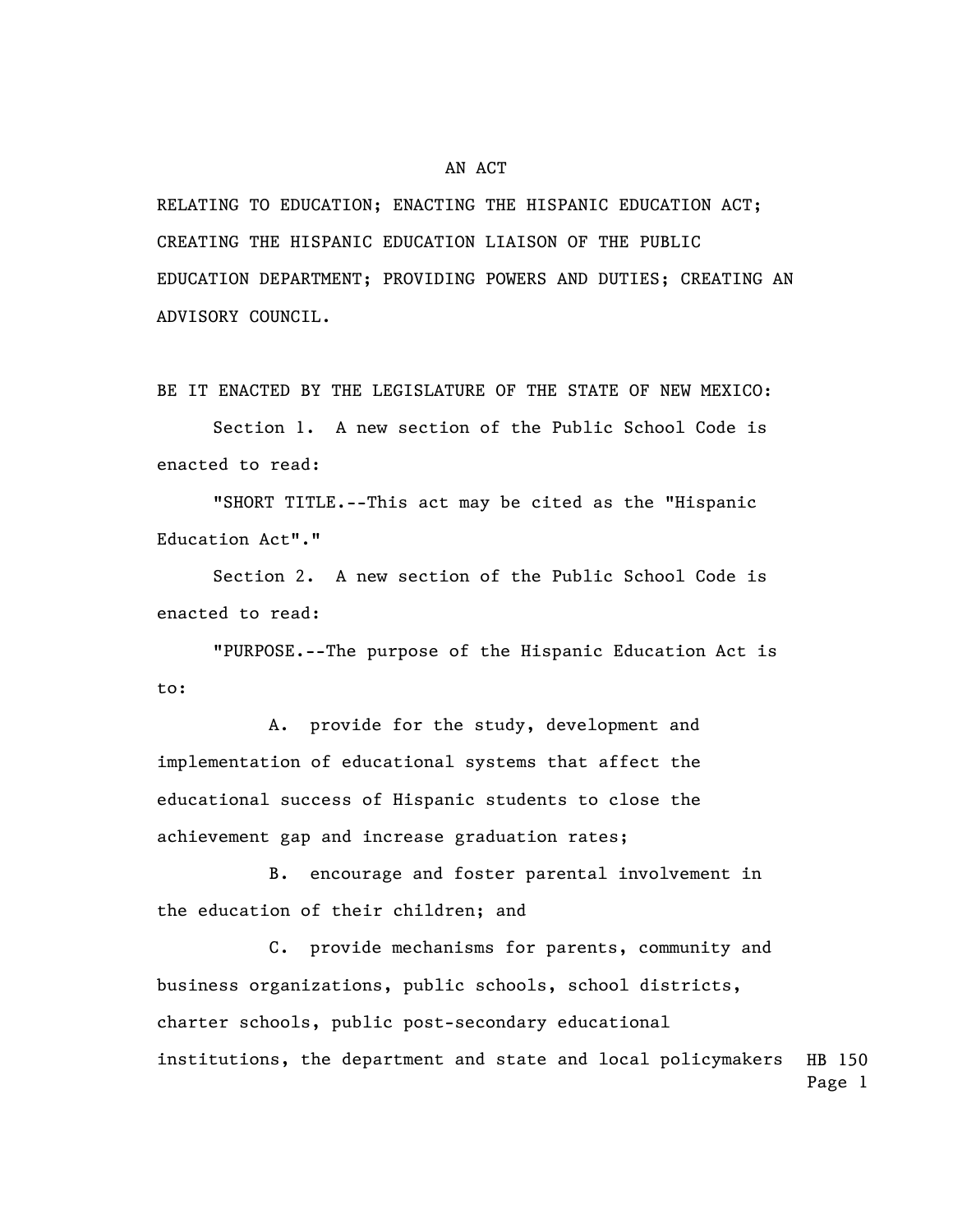to work together to improve educational opportunities for Hispanic students for the purpose of closing the achievement gap, increasing graduation rates and increasing post-secondary enrollment, retention and completion."

Section 3. A new section of the Public School Code is enacted to read:

"DEFINITION.--As used in the Hispanic Education Act, "liaison" means the Hispanic education liaison."

Section 4. A new section of the Public School Code is enacted to read:

"HISPANIC EDUCATION LIAISON--CREATED--DUTIES.--

A. The "Hispanic education liaison" is created in the department.

B. The liaison shall:

(1) focus on issues related to Hispanic education and advise the secretary on the development and implementation of policy regarding the education of Hispanic students;

(2) advise the department and the commission on the development and implementation of the five-year strategic plan for public elementary and secondary education in the state as the plan relates to Hispanic student education;

HB 150 Page 2 (3) assist and be assisted by other staff in the department to improve elementary, secondary and post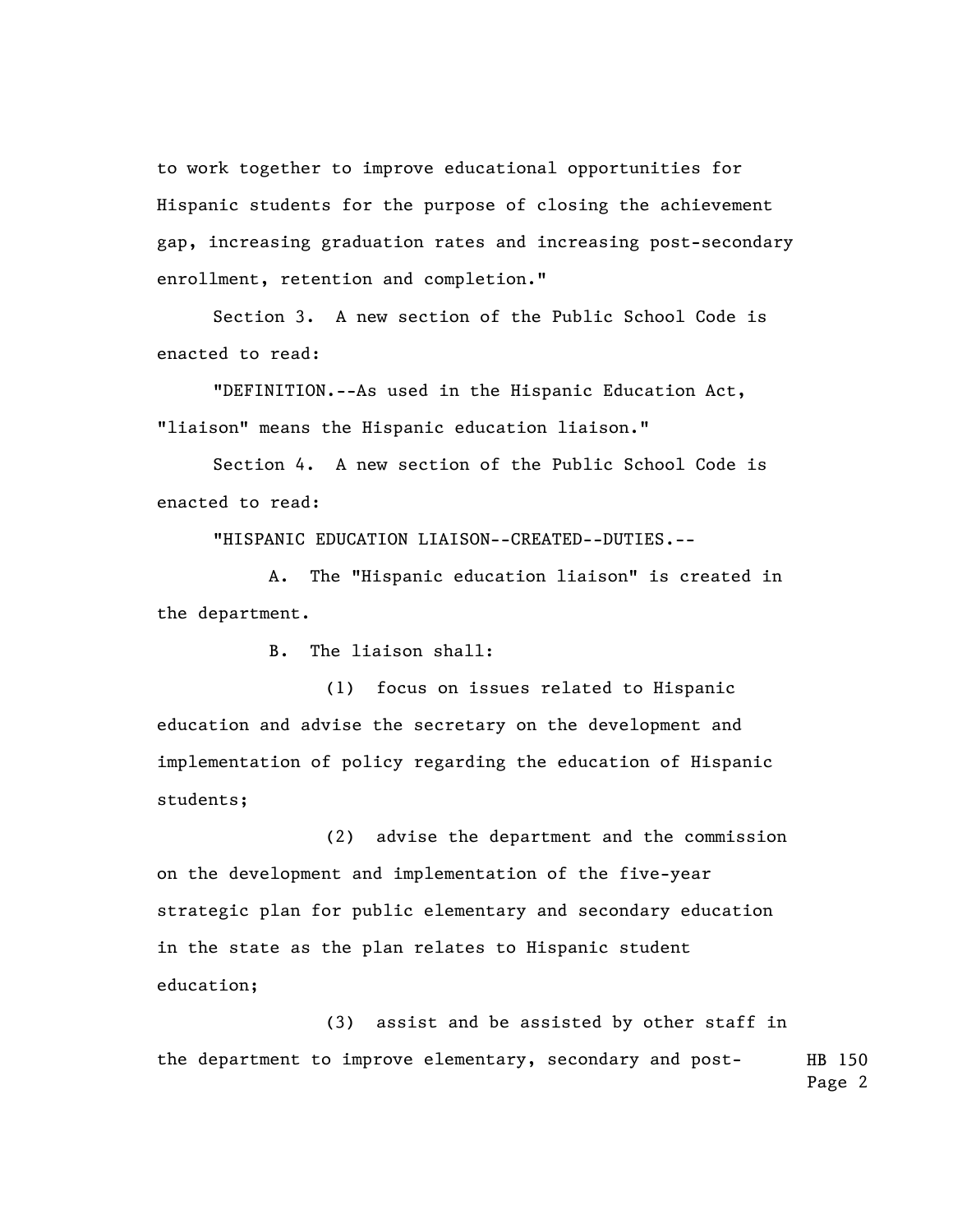secondary educational outcomes for Hispanic students;

(4) serve as a resource to enable school districts and charter schools to provide equitable and culturally relevant learning environments, educational opportunities and culturally relevant instructional materials for Hispanic students enrolled in public schools;

(5) support and consult with the Hispanic education advisory council; and

(6) support school districts and charter schools to recruit parents on site-based and school district committees that represent the ethnic diversity of the community."

Section 5. A new section of the Public School Code is enacted to read:

"HISPANIC EDUCATION ADVISORY COUNCIL.--

A. The "Hispanic education advisory council" is created as an advisory council to the secretary. The council shall advise the secretary on matters related to improving public school education for Hispanic students, increasing parent involvement and community engagement in the education of Hispanic students and increasing the number of Hispanic high school graduates who succeed in post-secondary academic, professional or vocational education.

HB 150 B. The secretary shall appoint no more than twenty-three members to the council who are knowledgeable

Page 3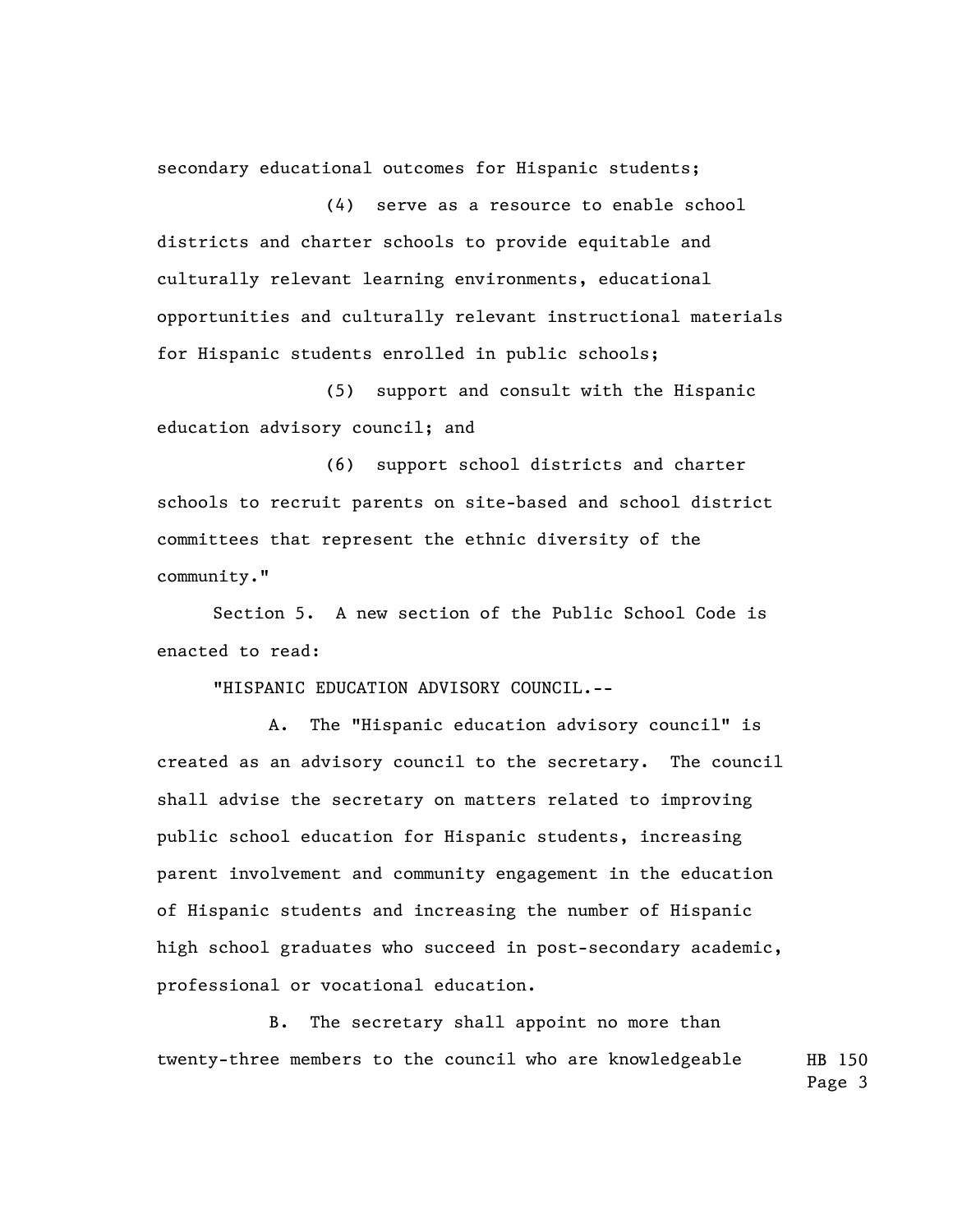about and interested in the education of Hispanic students, including representatives of public schools; post-secondary education and teacher preparation programs; parents; Hispanic cultural, community and business organizations; other community and business organizations; and other interested persons. The secretary shall give due regard to geographic representation. Members shall serve at the pleasure of the secretary.

C. The council shall elect a chairperson and such other officers as it deems necessary.

D. The council shall meet as necessary, but at least twice each year.

E. The council shall advise the secretary on matters related to Hispanic education in New Mexico.

F. Members of the council shall not receive per diem and mileage or other compensation for their services."

Section 6. A new section of the Public School Code is enacted to read:

"STATEWIDE STATUS REPORT.--

HB 150 A. The department, in collaboration with the higher education department, shall submit an annual preschool through post-secondary statewide Hispanic education status report no later than November 15 to the governor and the legislature through the legislative education study committee. A copy shall be provided to the legislative library in the

Page 4